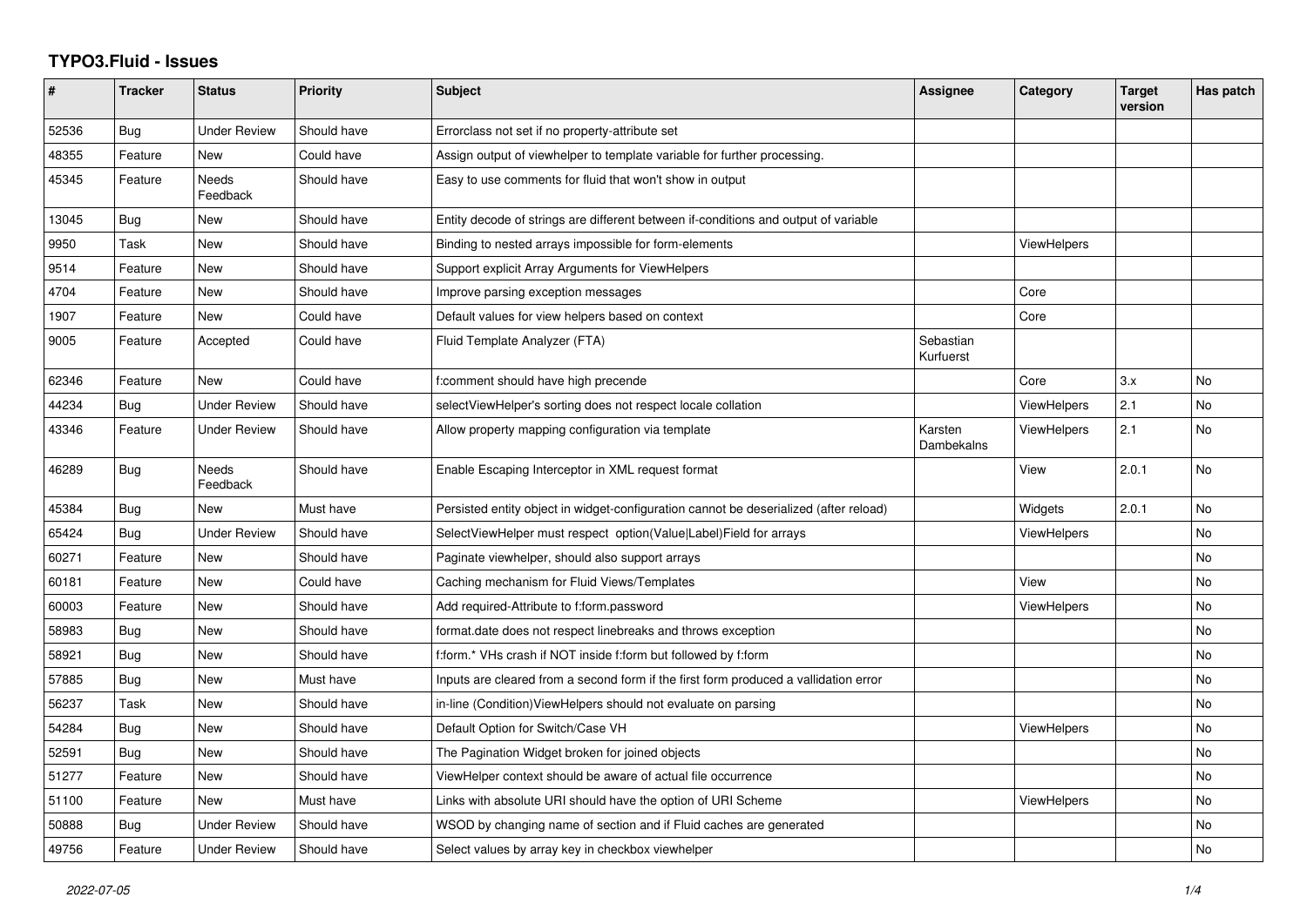| #     | <b>Tracker</b> | <b>Status</b>       | <b>Priority</b> | Subject                                                                                                     | Assignee | Category    | <b>Target</b><br>version | Has patch |
|-------|----------------|---------------------|-----------------|-------------------------------------------------------------------------------------------------------------|----------|-------------|--------------------------|-----------|
| 49600 | Bug            | New                 | Should have     | f:form tag shown as a HTML on frontend                                                                      |          | ViewHelpers |                          | No        |
| 49038 | Bug            | New                 | Must have       | form.select does not select the first item if prependOptionValue is used                                    |          |             |                          | No        |
| 47669 | Task           | New                 | Should have     | FormViewHelper does not define the default request method                                                   |          |             |                          | No        |
| 47006 | Bug            | <b>Under Review</b> | Should have     | widget identifier are not unique                                                                            |          |             |                          | No        |
| 46545 | Feature        | New                 | Should have     | Better support for arrays in options of SelectViewHelper                                                    |          |             |                          | No        |
| 46257 | Feature        | <b>Under Review</b> | Should have     | Add escape sequence support for Fluid                                                                       |          | Core        |                          | No        |
| 46091 | Task           | Needs<br>Feedback   | Should have     | Show source file name and position on exceptions during parsing                                             |          |             |                          | No        |
| 45394 | Task           | <b>New</b>          | Should have     | Forwardport Unit test for standalone view                                                                   |          | View        |                          | No        |
| 45153 | Feature        | New                 | Should have     | f:be.menus.actionMenuItem - Detection of the current select option is insufficient                          |          |             |                          | No        |
| 43072 | Task           | New                 | Should have     | Remove TOKENS for adding templates fallback in Backporter                                                   |          | View        |                          | No        |
| 43071 | Task           | New                 | Should have     | Remove TOKENS for adding fallback teplates in B                                                             |          |             |                          | No        |
| 42743 | Task           | New                 | Should have     | Remove inline style for hidden form fields                                                                  |          |             |                          | No        |
| 42397 | Feature        | New                 | Should have     | Missing viewhelper for general links                                                                        |          |             |                          | No        |
| 40081 | Feature        | New                 | Should have     | Allow assigned variables as keys in arrays                                                                  |          |             |                          | No        |
| 40064 | Bug            | New                 | Must have       | Multiselect is not getting persisted                                                                        |          | ViewHelpers |                          | No        |
| 39990 | Bug            | New                 | Should have     | Same form twice in one template: hidden fields for empty values are only rendered<br>once                   |          | Core        |                          | No        |
| 39936 | Feature        | <b>New</b>          | Should have     | registerTagAttribute should handle default values                                                           |          | ViewHelpers |                          | No        |
| 38369 | Bug            | New                 | Must have       | Resource ViewHelpers should not fall back to request package                                                |          | View        |                          | No        |
| 38130 | Feature        | New                 | Should have     | Checkboxes and multiple select fields should have an assignable default value                               |          |             |                          | No        |
| 37619 | Bug            | New                 | Should have     | Fatal Error when using variable in name attribute of Section ViewHelper                                     |          | ViewHelpers |                          | No        |
| 36655 | Bug            | New                 | Should have     | <b>Pagination Links</b>                                                                                     |          | Widgets     |                          | No        |
| 36410 | Feature        | New                 | Should have     | Allow templates to send arguments back to layout                                                            |          | ViewHelpers |                          | No        |
| 34682 | <b>Bug</b>     | <b>Under Review</b> | Should have     | Radio Button missing checked on validation error                                                            |          | ViewHelpers |                          | No        |
| 34309 | Task           | New                 | Could have      | Unknown ViewHelpers cause exception - should be handled more graceful                                       |          | ViewHelpers |                          | No        |
| 33215 | Feature        | <b>New</b>          | Should have     | RFC: Dynamic values in ObjectAccess paths                                                                   |          |             |                          | No        |
| 31955 | Feature        | New                 | Should have     | f:uri.widget                                                                                                |          | Widgets     |                          | No        |
| 30555 | Feature        | New                 | Could have      | Make TagBuilder more extensible                                                                             |          | Core        |                          | No        |
| 28554 | <b>Bug</b>     | New                 | Should have     | (v4) implement feature flag to disable caching                                                              |          |             |                          | No        |
| 28553 | Bug            | New                 | Should have     | improve XHProf test setup                                                                                   |          |             |                          | No        |
| 28552 | Bug            | New                 | Should have     | (v5) write ViewHelper test for compiled run; adjust functional test to do two passes<br>(uncached & cached) |          |             |                          | No        |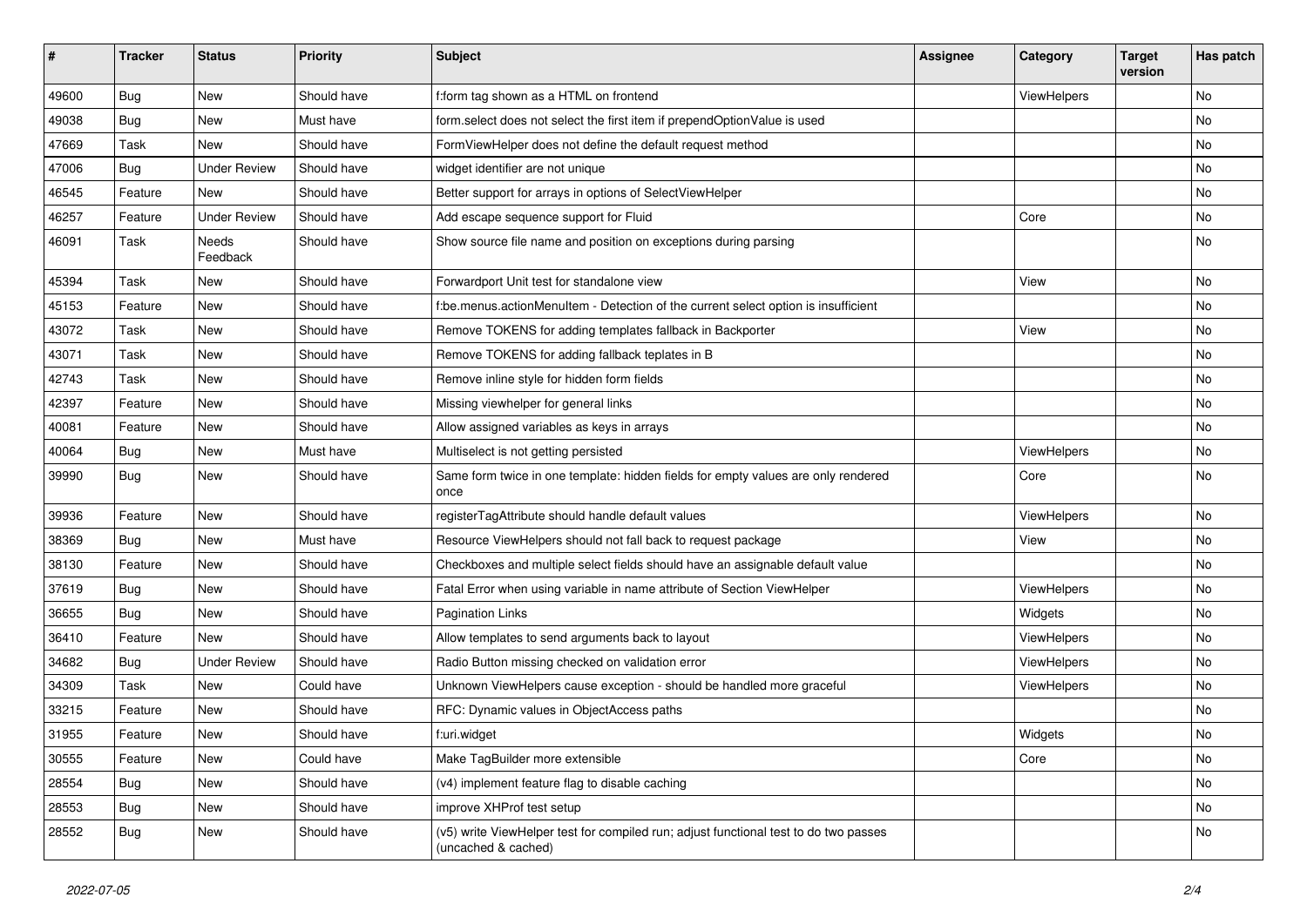| ∥ #   | <b>Tracker</b> | <b>Status</b>            | <b>Priority</b>      | <b>Subject</b>                                                                                         | <b>Assignee</b>             | Category           | <b>Target</b><br>version | Has patch |
|-------|----------------|--------------------------|----------------------|--------------------------------------------------------------------------------------------------------|-----------------------------|--------------------|--------------------------|-----------|
| 28550 | <b>Bug</b>     | <b>New</b>               | Should have          | (v4) make widgets cacheable, i.e. not implement childnodeaccess interface                              |                             |                    |                          | No.       |
| 28549 | <b>Bug</b>     | <b>New</b>               | Should have          | make widgets cacheable, i.e. not implement childnodeaccess interface                                   |                             |                    |                          | No        |
| 27607 | Bug            | New                      | Must have            | Make Fluid comparisons work when first element is STRING, second is NULL.                              |                             | Core               |                          | No.       |
| 26664 | Task           | New                      | Won't have this time | Clean up Form ViewHelpers                                                                              |                             | ViewHelpers        |                          | No        |
| 26658 | Task           | New                      | Won't have this time | Make Form ViewHelpers consistent                                                                       |                             | <b>ViewHelpers</b> |                          | No        |
| 10911 | Task           | New                      | Should have          | Tx Fluid ViewHelpers Form AbstractFormViewHelper->renderHiddenIdentityField<br>should be more reliable |                             | <b>ViewHelpers</b> |                          | No        |
| 10472 | Feature        | <b>New</b>               | Could have           | Fluid Standalone distribution                                                                          |                             | Core               |                          | No        |
| 8989  | Feature        | Needs<br>Feedback        | Could have           | Search path for fluid template files                                                                   |                             | View               |                          | No        |
| 8648  | Bug            | <b>New</b>               | Should have          | format.crop ViewHelper should support all features of the crop stdWrap function                        |                             | ViewHelpers        |                          | No        |
| 5636  | Task           | <b>Under Review</b>      | Must have            | Form RadioViewHelper and CheckBoxViewHelper miss check for existing object<br>before it is accessed.   |                             |                    |                          | <b>No</b> |
| 3481  | <b>Bug</b>     | New                      | Should have          | Use ViewHelperVariableContainer in PostParseFacet                                                      |                             | Core               |                          | No        |
| 3291  | Feature        | Needs<br>Feedback        | Should have          | Cacheable viewhelpers                                                                                  |                             |                    |                          | No        |
| 54195 | Task           | New                      | Should have          | Rename and move FormViewHelper's errorClass value, currently 'f3-form-error'                           | Adrian Föder                | ViewHelpers        |                          | No        |
| 59057 | Bug            | <b>Under Review</b>      | Must have            | Hidden empty value fields shoud be disabled when related field is disabled                             | <b>Bastian</b><br>Waidelich | <b>ViewHelpers</b> |                          | No        |
| 53806 | Bug            | <b>Under Review</b>      | Should have          | Paginate widget maximumNumberOfLinks rendering wrong number of links                                   | Bastian<br>Waidelich        | Widgets            |                          | No        |
| 55008 | Bug            | <b>Under Review</b>      | Should have          | Interceptors should be used in Partials                                                                | Christian Müller            |                    |                          | No        |
| 33628 | <b>Bug</b>     | <b>Needs</b><br>Feedback | Must have            | Multicheckboxes (multiselect) for Collections don't work                                               | Christian Müller            | ViewHelpers        |                          | <b>No</b> |
| 3725  | Feature        | New                      | Could have           | <b>CSS Engine</b>                                                                                      | Christian Müller            | <b>ViewHelpers</b> |                          | No        |
| 37095 | Feature        | New                      | Should have          | It should be possible to set a different template on a Fluid TemplateView inside an<br>action          | Christopher<br>Hlubek       |                    |                          | No        |
| 8491  | Task           | <b>Needs</b><br>Feedback | Should have          | link action and uri action differ in absolute argument                                                 | Karsten<br>Dambekalns       | ViewHelpers        |                          | No        |
| 52640 | Feature        | <b>Under Review</b>      | Should have          | Create an UnlessViewHelper as opposite to the IfViewHelper                                             | Marc Neuhaus                |                    |                          | No        |
| 33551 | <b>Bug</b>     | <b>New</b>               | Must have            | View helper values break out of a partial scope                                                        | Sebastian<br>Kurfuerst      | Core               |                          | No        |
| 28551 | Bug            | Accepted                 | Should have          | (v4) backport VHTest                                                                                   | Sebastian<br>Kurfuerst      |                    |                          | No        |
| 12863 | <b>Bug</b>     | New                      | Should have          | Attributes of a viewhelper can't contain a '-'                                                         | Sebastian<br>Kurfuerst      | Core               |                          | No        |